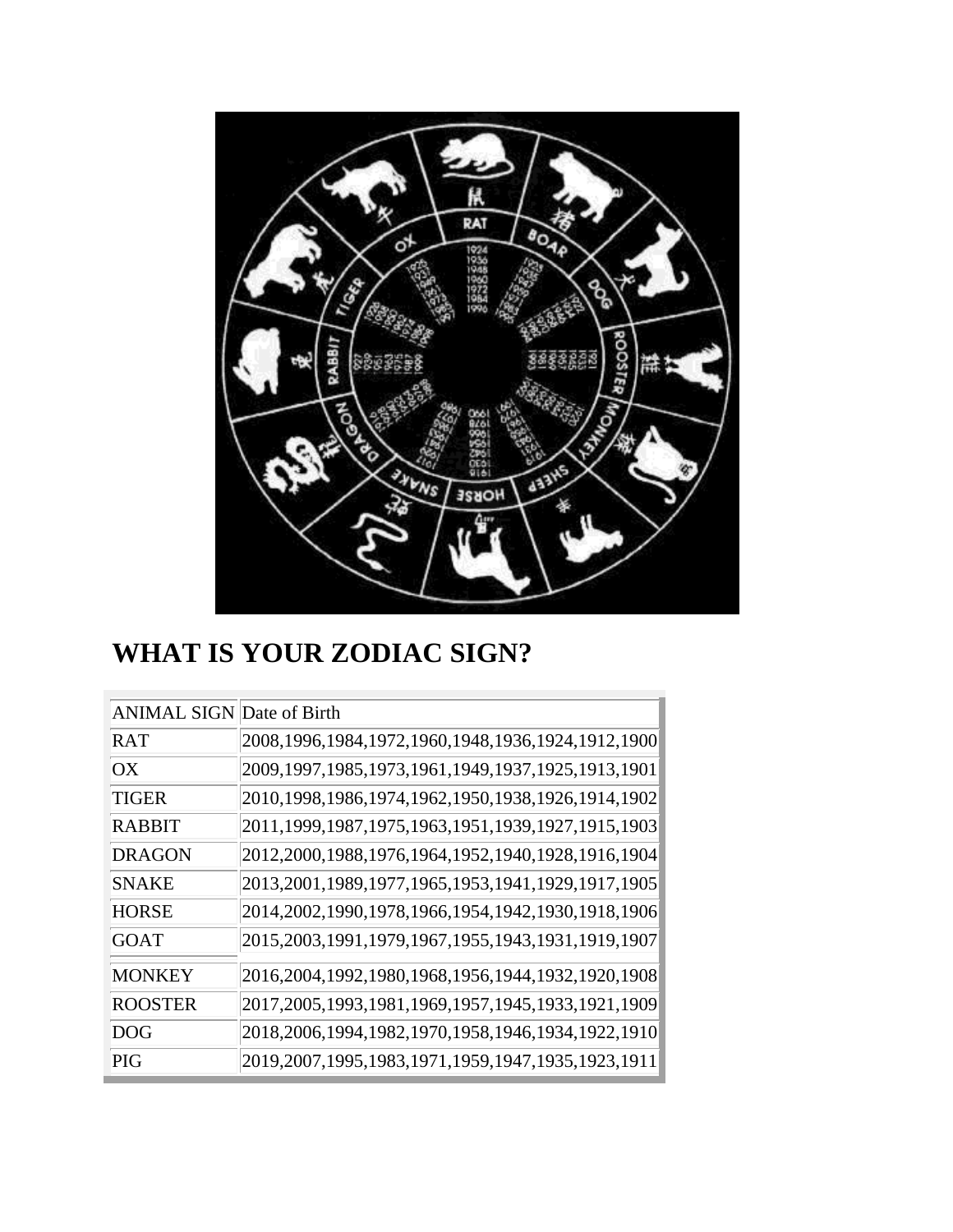# **What does your animal represent?**

**Here are a few characteristics on what your sign represents**



# **RAT:This is your general characteristics:**

- 1. Ambitious
- 2. Sincere
- 3. You can be generous with your financial resources
- 4. You are compatible with the Monkey and Dragon
- 5. You are not compatible with the Horse



#### **OX:This is your general characteristics:**

- A leader
- Bright
- Cheerful
- You are compatible with the Snake and Rooster
- You are not compatible with the Sheep



#### **TIGER:This is your general characteristics:**

- 1. Forthright
- 2. Sensitive
- 3. Posess great courage
- 4. You are compatible with the Horse and Dog
- 5. You are not compatible with the Monkey



## **RABBIT:This is your general characteristics:**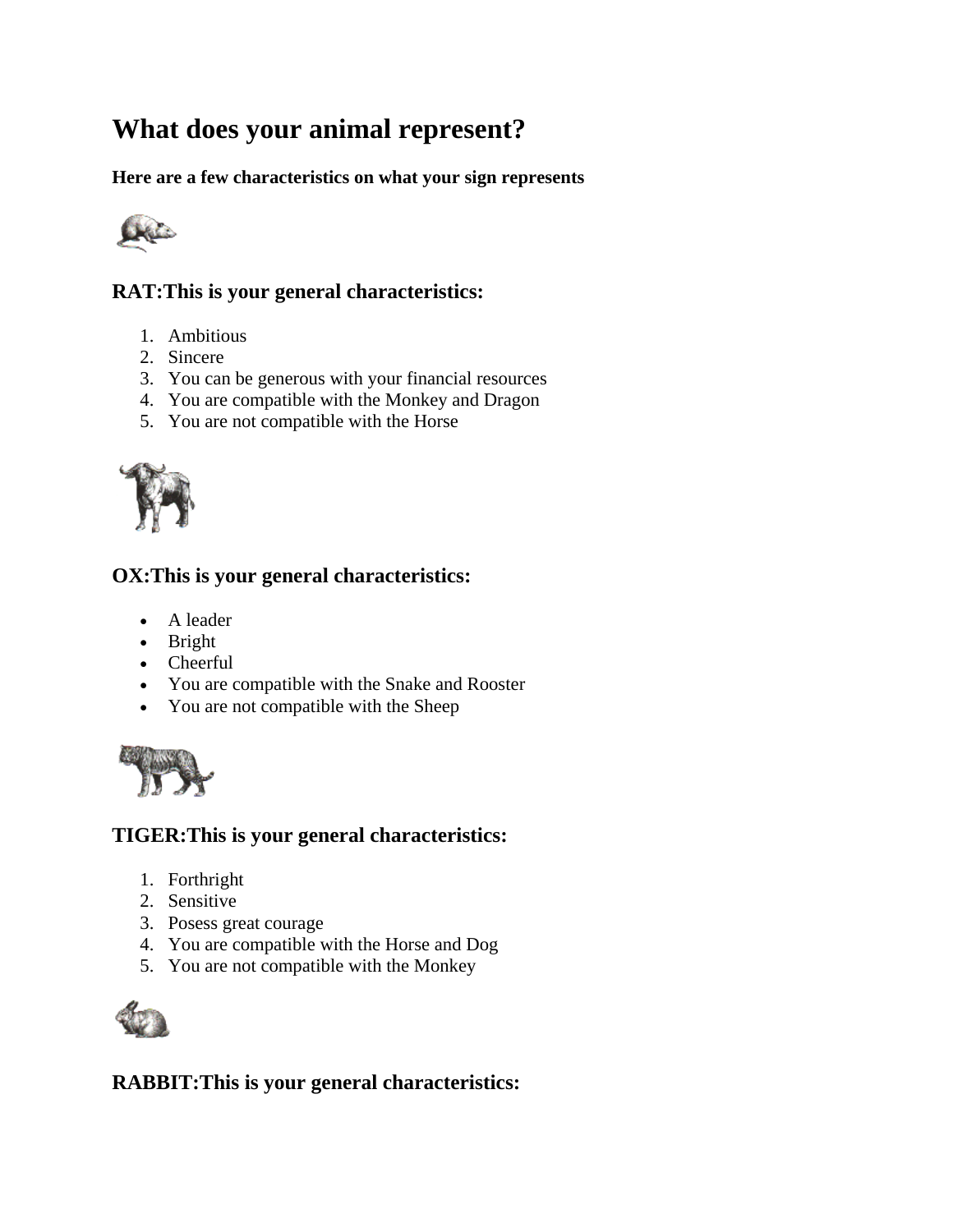- Talented
- Affectionate
- You are a seeker of tranquility
- You are compatible with the Sheep and Boar
- You are not compatible with the Monkey



# **DRAGON:This is your general characteristics:**

- 1. Robust
- 2. Passionate
- 3. Your life is filled with complexity
- 4. You are compatible with the Monkey
- 5. You are not compatible with the Dog



## **SNAKE:This is your general characteristics:**

- Strong willed
- Intense
- Displays great wisdom
- You are compatible with the Rooster and Ox
- You are not compatible with the Boar



# **HORSE:This is your general characteristics:**

- 1. Physically attractive
- 2. Popular
- 3. You like the company of others
- 4. You are compatible with the Tiger and Dog
- 5. You are not compatible with the Rat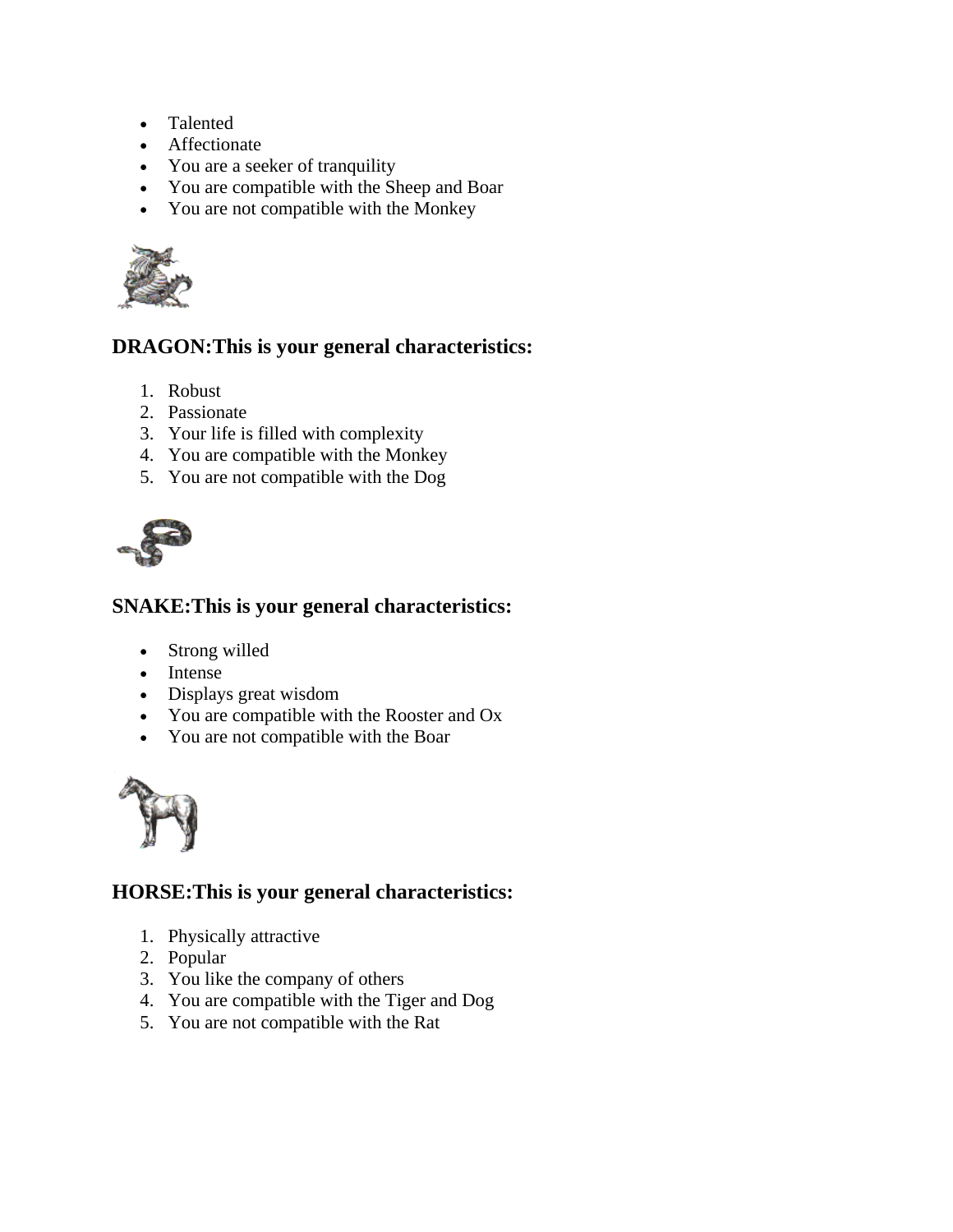

# **SHEEP:This is your general characteristics:**

- Aesthetic
- Stylish
- You enjoy being a private person
- You are compatible with the Boar and Rabbit
- You are not compatible with the Ox



# **MONKEY:This is your general characteristics:**

- 1. Persuasive
- 2. Intelligent
- 3. Strives to excel
- 4. You are compatible with the Dragon and Rat
- 5. You are not compatible with the Tiger



# **ROOSTER:This is your general characteristics:**

- Seeking wisdom
- Seeking truth
- You have a pioneering spirit
- You are compatible with the Snake and Ox
- You are not compatible with the Rabbit



# **DOG:This is your general characteristics:**

- 1. Generous
- 2. Loyal